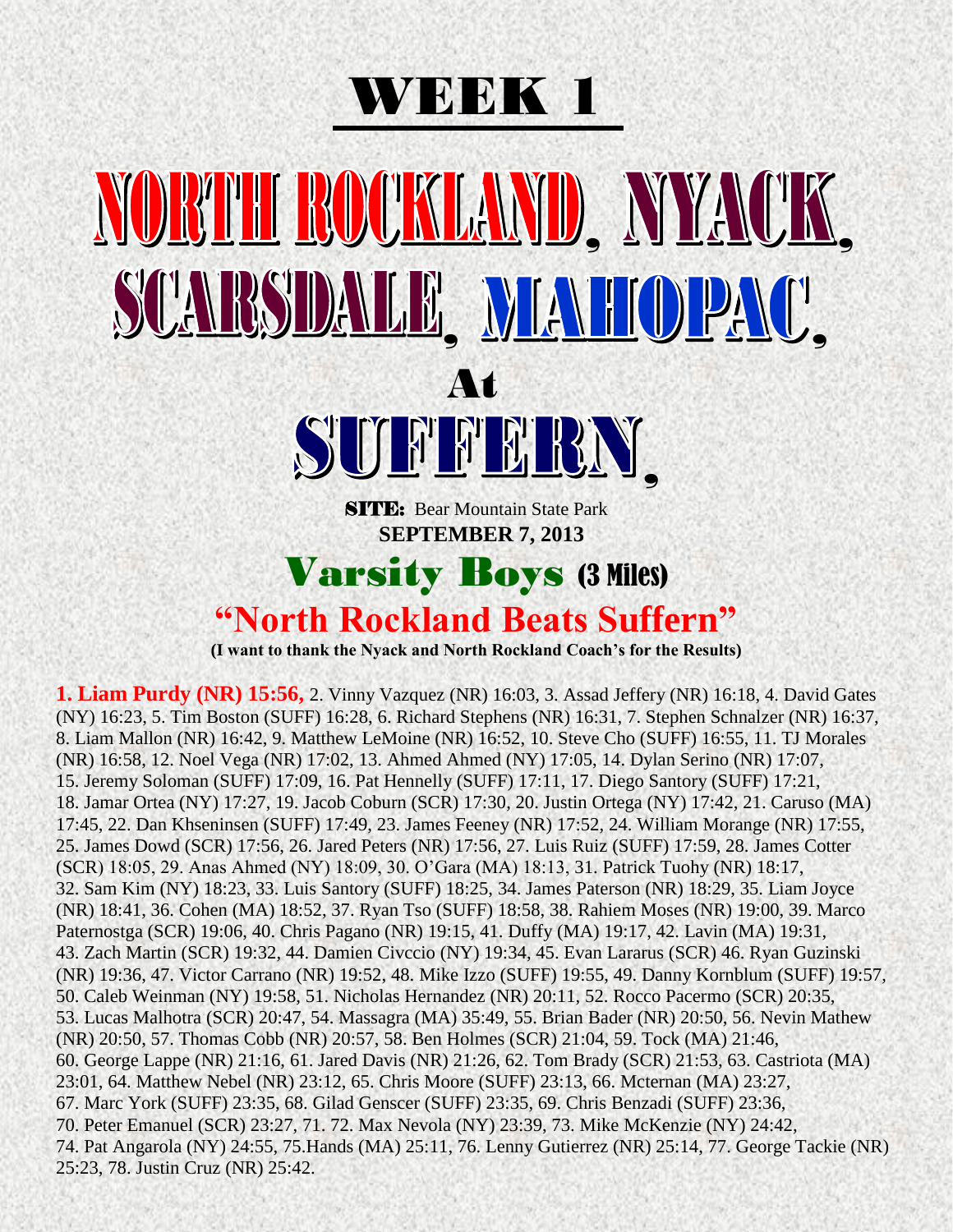

**1. North Rockland 19 (1, 2, 3, 6, 7,)**

Suffern 46 (4, 9, 10, 11, 12)

**North Rockland 15** Scarsdale 50, **North Rockland 15** Mahopac 50 **North Rockland 17** Nyack 46

> **Suffern 15** Scarsdale 49 **Suffern 23** Nyack 34 **Suffern 15** Mahopac 48

> **Nyack 19** Scarsdale 38 **Nyack 18** Mahopac 37

**Scarsdale 23** Mahopac 36

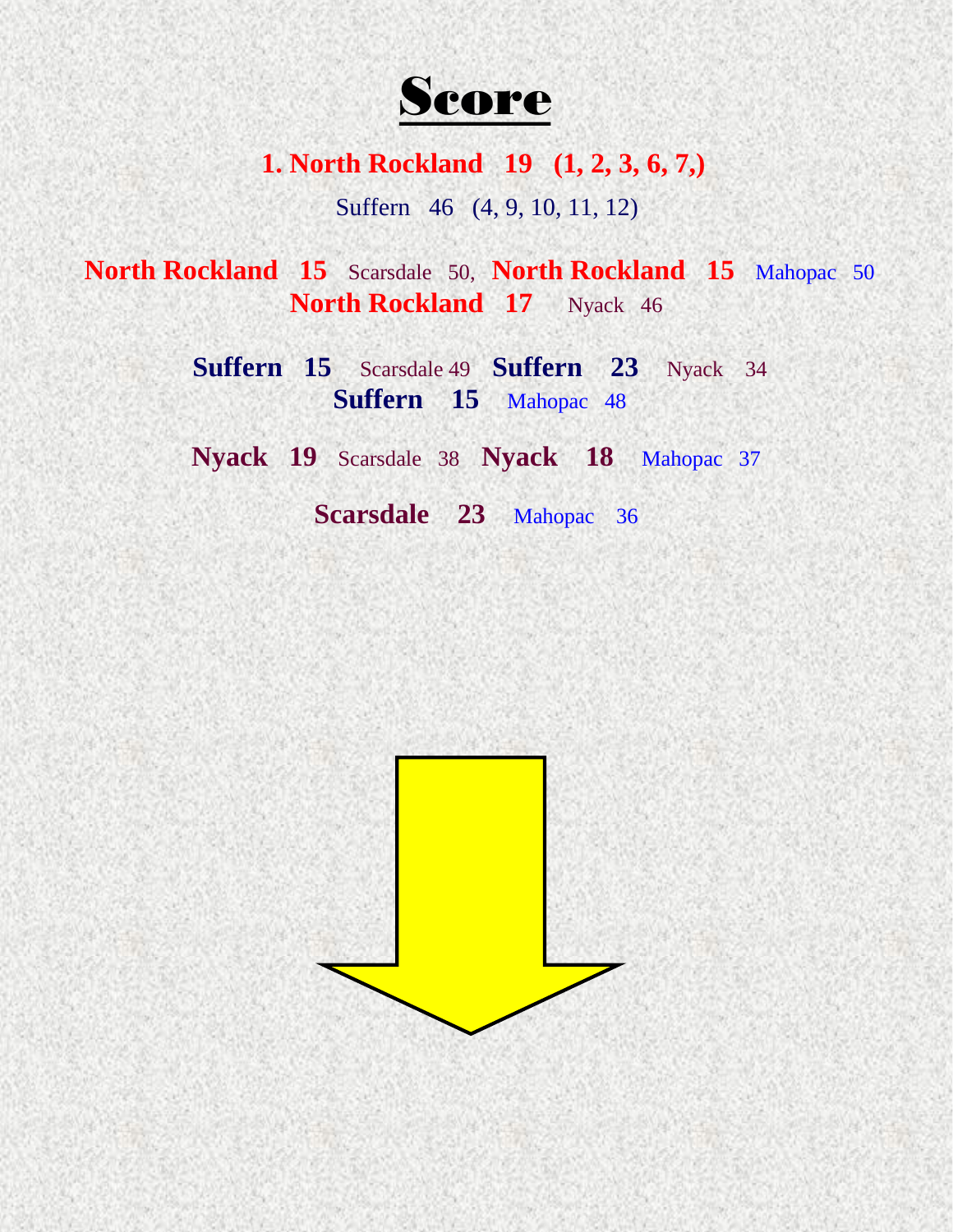

## BUT ON MENTHY , At

**SITE:** Pearl River Middle School  **SEPTEMBER 10, 2013**

#### Varsity Boys (3.1 Miles) **"Pearl River Edges Tappan Zee"**

**1. Brain Cook (PR) 15:58,** 2. Luke Gavigna (TZ) 16:36. 3. Ben McDermott (PR) 16:45, 4. Mike Mahoney (PR) 17:03, 5. Liam Burke (TZ) 17:13, 6. Brandon Ilie (PR) 17:24, 7. Ryan Tsang (TZ) 17:37, 8. Flannan Hehir (TZ) 17:49, 9. Pat Flanagan (TZ) 17:51, 10. Patrick Hehir (TZ) 17:55, 11. Domenic Fortino (PR) 18:04, 12. Reuben Mulholland (TZ) 18:10, 13. Aidan Russell (PR) 18:54, 14. Dwevin Boyko (PR) 18:54, 15. Timmy Boyko (PR) 18:59, 16. T.J. Russell (TZ) 19:08, 17. Peter LeWarn (TZ) 19:24, 18. Ellis Guzewich (TZ) 19:30, 19. Mike Shine (PR) 19:38, 20. Kevin Conway (PR) 19:46, 21. Stephen Lappas (PR) 19:50, 22. Michael Kiely (TZ) 19:51, 23. Chris Prigge (PR) 19:52, 24. Kyle O'Neill (PR) 19:54, 25. Isaac Wecht (TZ) 20:17, 26. Kyle Kondracki (PR) 20:24, 27. Chris Brancato (TZ) 20:27, 28. Jack Iannucci (PR) 20:28, 29. Brendan Hehir (TZ) 20:28, 30. Christian Carstensen (PR) 20:43, 31. Danny Henry (TZ) 20:44, 32. Ryan O'Neill (PR) 20:50, 33. Colin McArdle (TZ) 20:58, 34. Dan Citardi (TZ) 21:12, 35. Luke Accetta (PR) 21:22, 36. Michael Waldron (AM) 21:24, 37. Joey Dalisera (TZ) 22:07, 38. Luke Kiely (TZ) 22:19, 39. Decian Kelly (PR) 23:02, 40. Kyle Rooney (PR) 23:06, 41. Henry Graney (TZ) 23:25, 42. Garrettt Shin (TZ) 23:35, 43. Cassidy Peyton (TZ) 23:40, 44. Matthew Choi (TZ) 23:45, 45. Mike Algert (TZ) 23:46, 46. Alex Langhorn (TZ) 23:47, 47. Louis Ragonesi (TZ) 23:57, 48. Patrick Finning (TZ) 24:01, 49. Dylan Winchell (AM) 24:38, 50. Griffin Ehrie (AM) 25:02, 51. Kevin Hayes (AM) 25:07, 52. Jason Pappariando (AM 25:22, 53. Kevin Merideth (AM) 25:34, 54. Kevin Leddy (AM) 27:39, 55. Dan Brooks (AM) 28:04, 56. Phillip Cipollina (AM) 28:08, 57. Michael Carbone (AM) 28:20, 58. Tyler Rooney (AM) 28:35, 59. John Lauder (AM 32:22, 60. Brendan Caliahan (AM) 33:08, 61. Tim Brenner (AM) 33:30, 62. Dave Yakai (AM) 40:33.

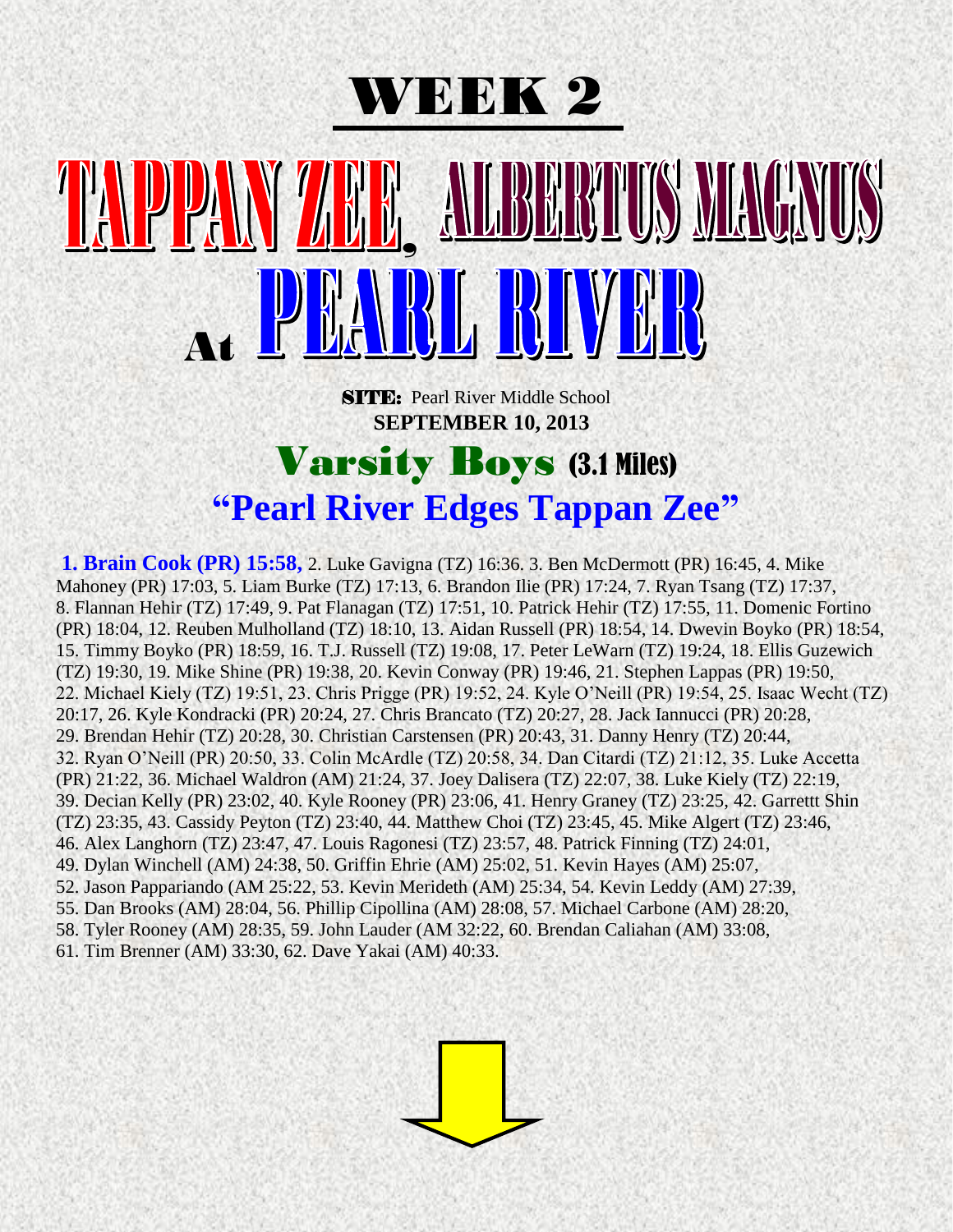

**1. Pearl River 25 (1, 3, 4, 6, 11, 13, 14)** Tappan Zee 31 (2, 5, 7, 8, 9, 10, 12)

**1. Pearl River 15 (1, 2, 3, 4, 5 6, 7)** Albertus Magnus 50

 **1. Tappan Zee 15 (1, 2, 3, 4, 5, 6, 7)**  Albertus Magnus 50



**SITE:** Nyack High School  **SEPTEMBER 10, 2013** Varsity Boys (3.1 Miles)

**"Nanuet gets by Nyack" 1. Kyle Chesterman (NAN) 17:24,** 2. David Gates (NY) 17:26, 3. Ahmed Ahmed (NY) 18:03, 4. Ryan Brennan (NAN) 18:25, 5. James Camilleri (NAN) 18:51, 6. Navnert Vishnanathan (NAN) 18:55, 7. James Ortega (NY) 18:56, 8. Anas Ahmed (NY) 19:24, 9. Austin Penate (NAN) 20:04, 10. Justin Ortega (NY) 20:34, 11. Joe Dillan (NAN) 21:01, 12. Damien Ciuccio (NY) 21:46, 13. CalebWeinman (NY) 22:20,

14. Liam Flanagan (NAN) 23:33, 15. Sam Kim (NY) 24:10, 16. Tim Fraher (NAN) 25:11, 17. Delanio Collazo (NAN) 26:00, 18. Brian Lynn (NAN) 26:09, 19. Max Nevola (NY) 26:28, 20. Alan Swieck (NAN) 26:32, 21. Michael McKenzie (NY) 27:48, 22. Matt Mihalm (NAN) 28:41, 23. Brian Bacaglini (NAN) 28:45, 24. Daniel Lema (NAN) 29:26, 25. Patrick Angarola (NY) 30:15, 26. Malcolm McDernd (NAN) 32:11, 27. Jake Hasenbaby (NAN) 33:31.



**1. Nanuet 25 (1, 4, 5, 6, 9, 11, 14)** Nyack 30 (2, 3, 7, 8, 10, 12, 13)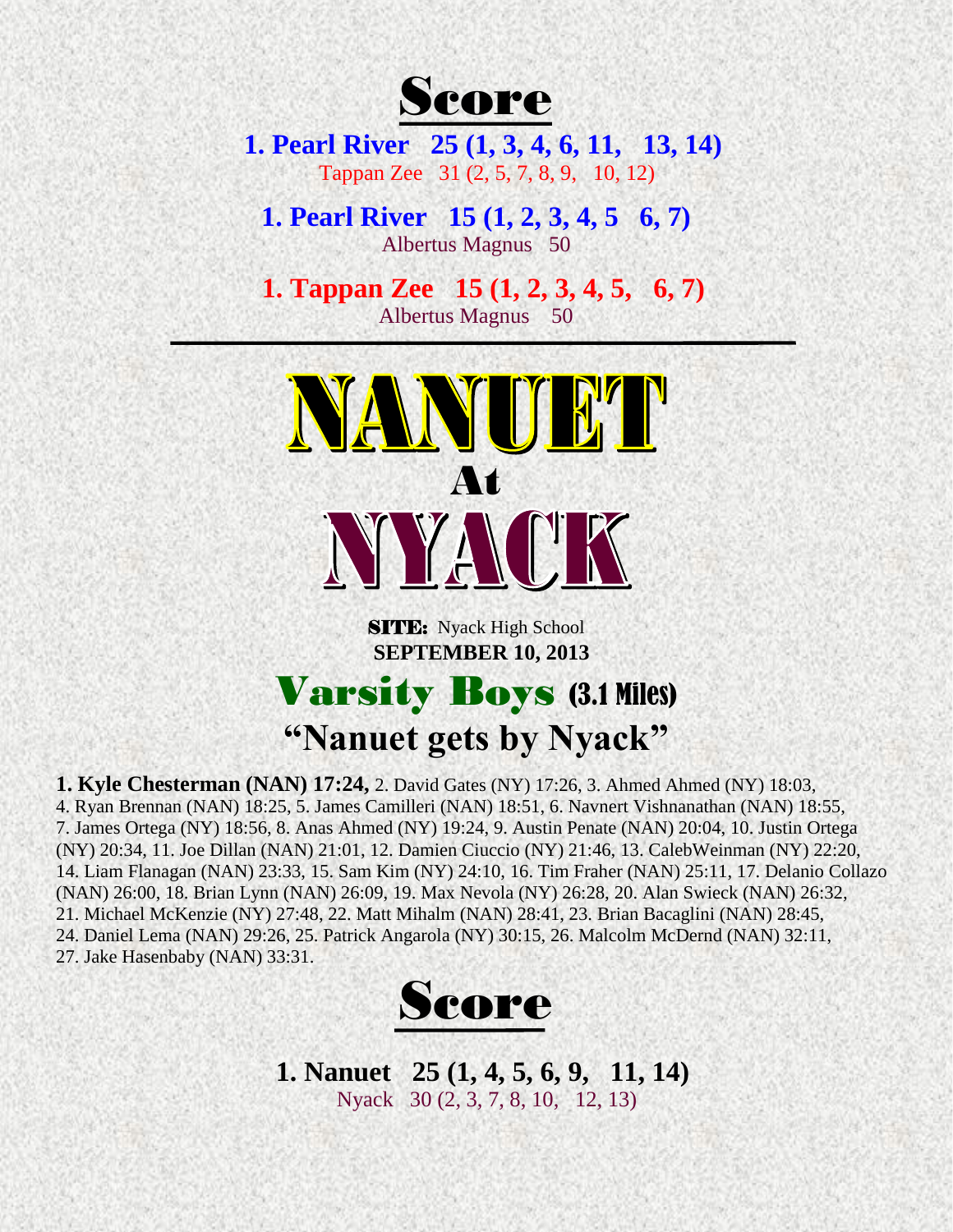

**"North Rockland Beats South"** 

**1. Matthew LeMoine (NR) 16:27,** 2. Liam Mallon (NR) 16:39, 3. Stephen Schnalzer (NR) 16:45, 4. TJ Morales (NR) 16:50, 5. Adam Klein (CS) 16:51, 6. Richard Stephens (NR) 17:04, 7. Chris Burrill (CS) 17:16, 8. Alan Araujo (CS) 17:33, 9. William Morange (NR) 18:07, 10. Jared Peters (NR) 18:11, 11. Liam Joyce (NR) 18:15, 12. James Feeney (NR) 18:23, 13. Patrick Tuohy (NR) 18:26, 14. Nick Morelli (CS) 18:42, 15. Ryan Guzinski (NR) 18:44, 16. Jared Chin (CS) 19:03, 17. Austin Labbe (CS) 19:04, 18. Chris Pagano (NR) 19:06, 19. Noel Vega (NR) 19:20, 20. Matt Muenzer (CS) 19:21, 21. James Paterson (NR) 19:25, 22. Rahiem Moses (NR) 19:54, 23. Victor Carrano (NR) 19:57, 24. Colin Byrnes (CS) 19:58, 25. Nicholas Hernandez (NR) 19:59, 26. Brandon Milich (CS) 20:08, 27. Kevin Holland (CS) 20:30, 28. Nevin Mathew (NR) 20:50, 29. Nick Linehan (CS) 20:57, 30. Arjurn Sharma (CS) 21:06, 31. Mike Danyluk (CS) 21:21, 32. Ross Chamak (CS) 21:27, 33. Brian Bader (NR) 21:43, 34. ? , 35. Jacques Rodenbach (CS) 21:52, 36. Terry Roy (CS) 21:58, 37. Jared Davis (NR) 22:30, 38. Thomas Cobb (NR) 22:36, 39. George Lappe (NR) 22:43, 40. Ryan McKivergan (CS) 23:56, 41. Matthew Nebel (NR) 24:19, 42. Jason Hirsch (CS) 24:23, 43. Mike Ganbarg (CS) 25:53, 44. Joe Battaglia (CS) 25:55, 45. Lenny Gutierrez (NR) 26:05, 46. Kyan Sadeghilari (CS) 26:57, 47. Joe Ruotolo (CS) 26:58, 48. George Tackie (NR) 27:08, 49. Justin Cruz (NR) 29:09, 50. Greg Bowman (CS) 30:27.



#### **1. North Rockland 16 (1, 2, 3, 4, 6, 9, 10)**

Clarkstown South 43 (5, 7, 8, 11, 12, 13, 14)

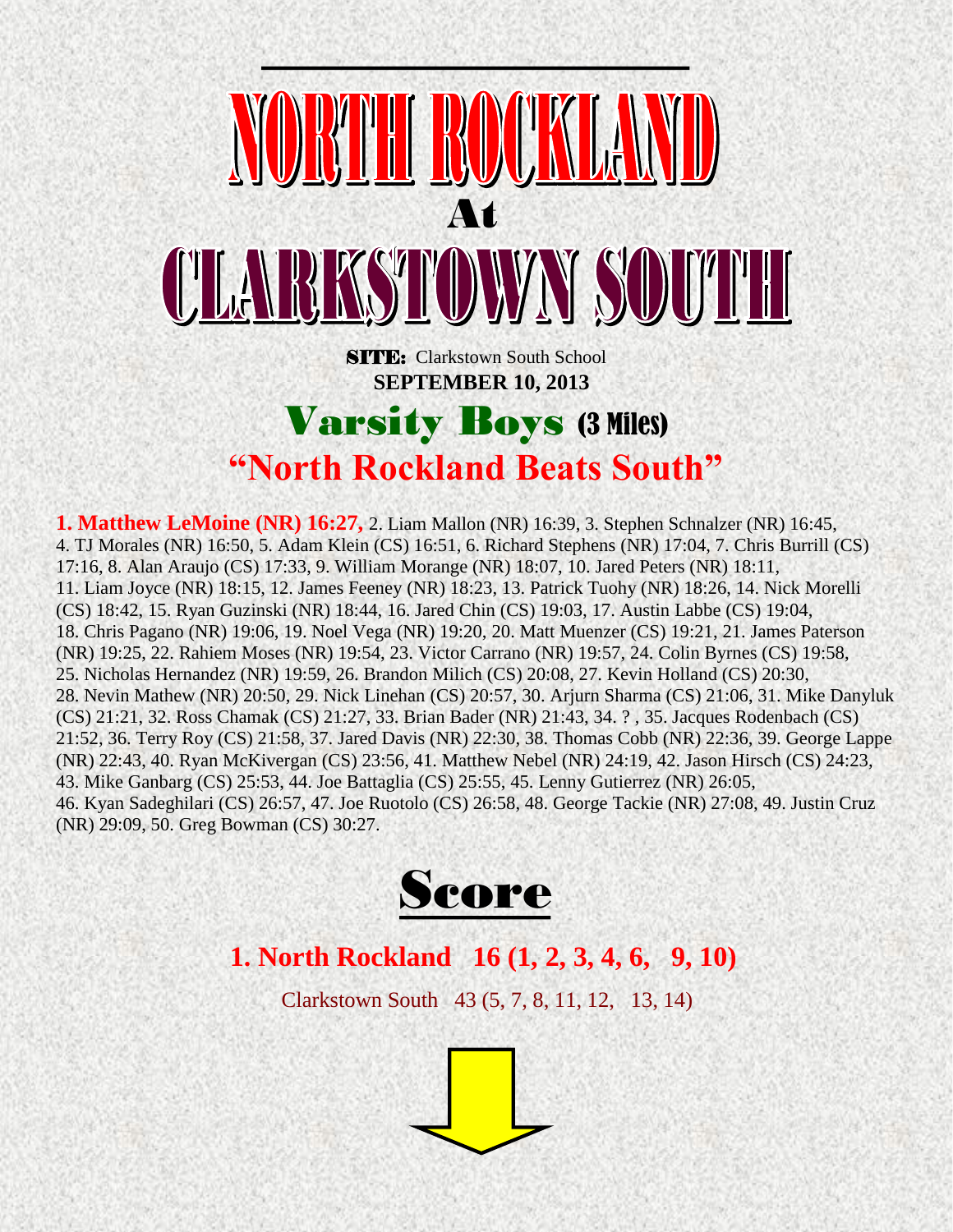

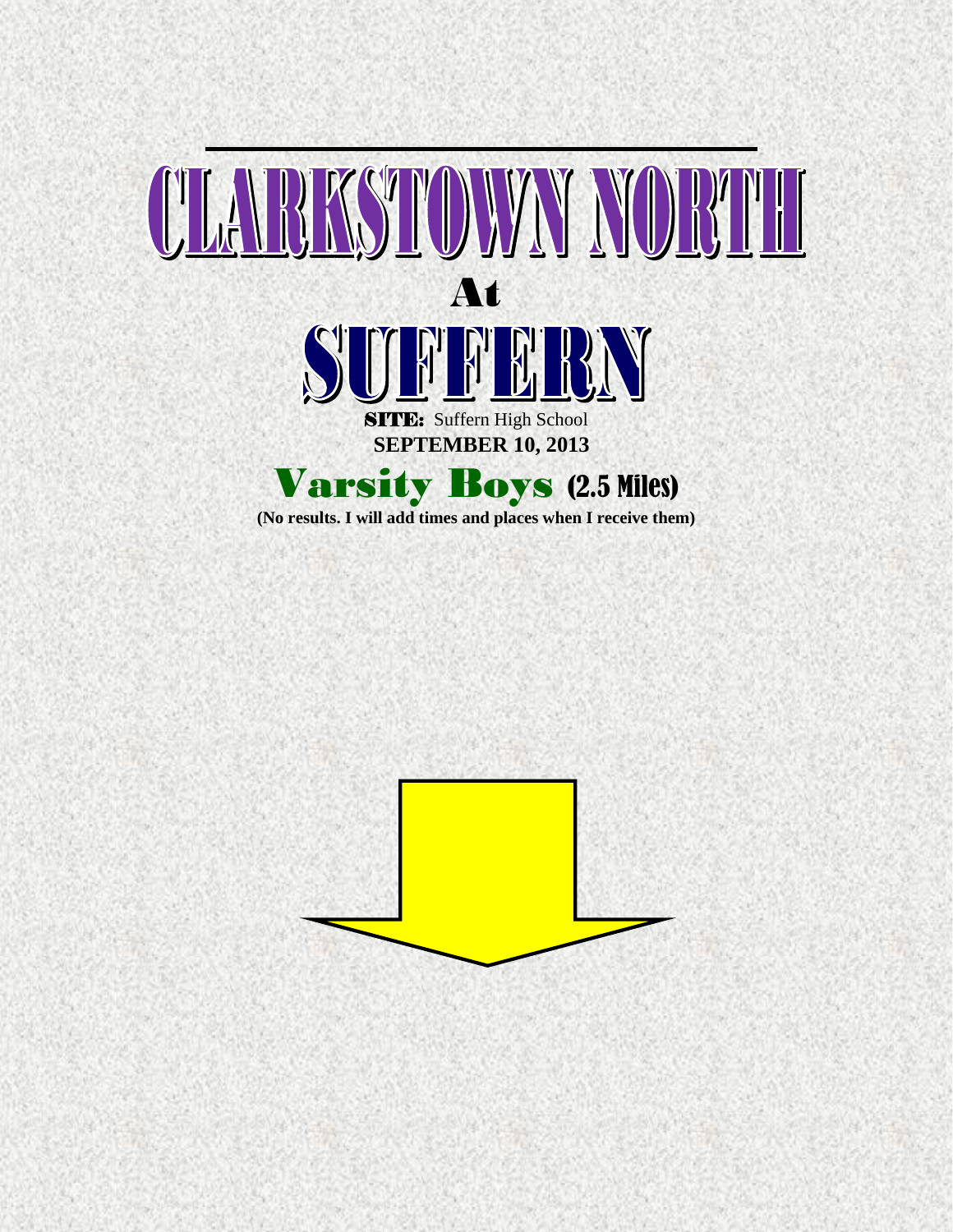

**1. David Gates (NY) 17:18,** 2. Ahmed Ahmed (NY) 18:11, 3. Jfoyar Ortega (NY) 18:40, 4. Anas Ahmed (NY) 18:53, 5. Justin Ortega (NY) 18:57, 6. Caleb Weinman (NY) 20:53, 7. Michael Waldron (AM) 21:26, 8. Damien Ciuccio (NY) 21:46, 9. Jerry Dangler (NY) 22:30, 10. Sam Kim (NY) 22:40, 11. Griffin Erie (AM) 23:58, 12. Phil Cipollina (AM) 24:01, 13. Kevin Meredith (AM) 24:17, 14. Dylan Winchell (AM) 24:24, 15. Jason Papalardo (AM) 24:26, 16. Kevin Hayes (AM) 25:11, 17. Michael McKenize (NY) 25:59, 18. Max Nevola (NY) 27:15, 19. Brandon Callahan (AM) 27:24, 20. Patrick Angarola (NY) 27:31, 21. John Lauder (AM) 27:54, 22. Mike Carbone (AM) 27:58,

23. Tyler Rooney (AM) 28:28, 24. Jimmy Brennan (AM) 31:38.



 **Nyack 15 (1, 2, 3, 4, 5, 6, 7)**

Albertus Magnus 50

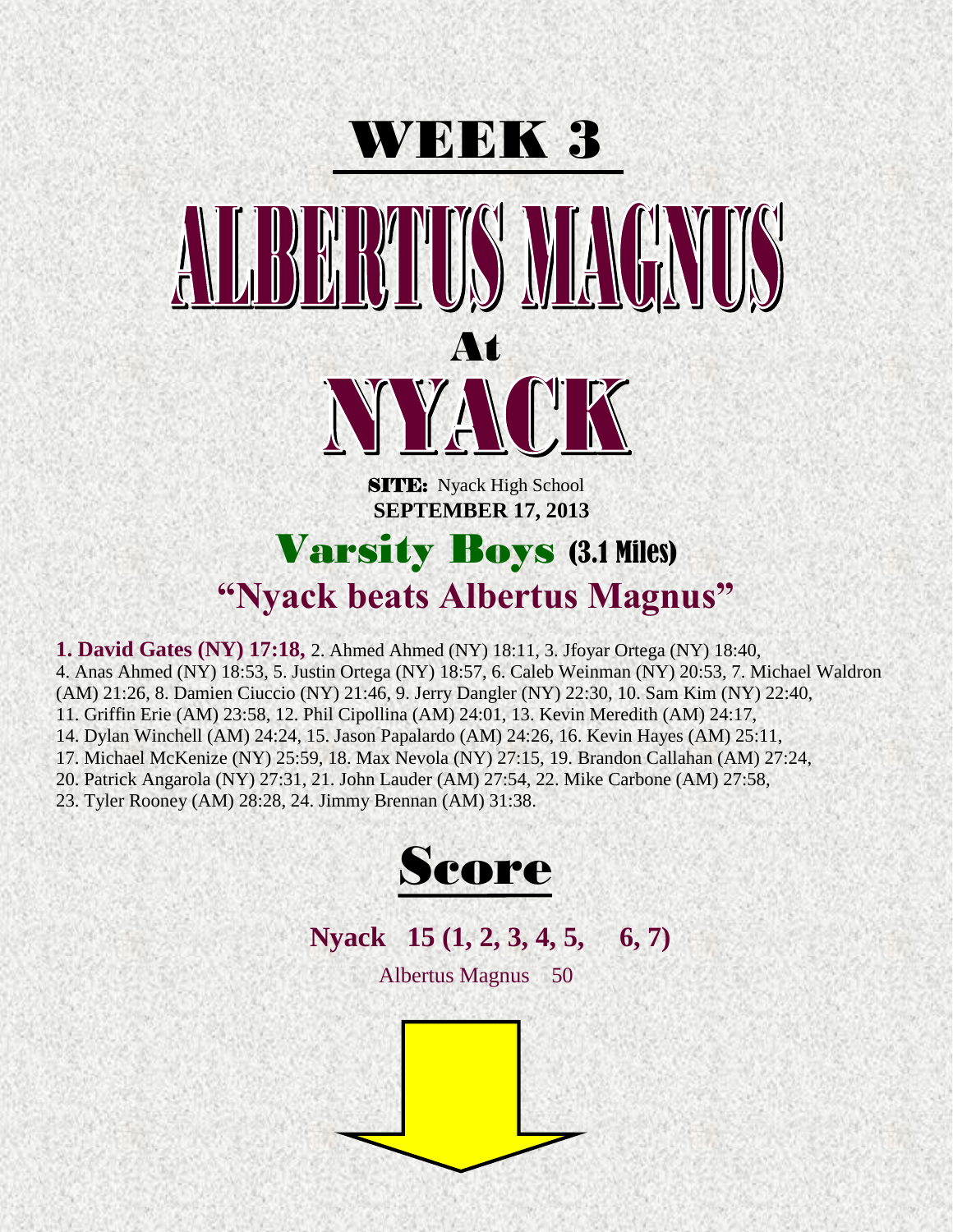

**SITE:** Tappan Zee High School  **SEPTEMBER 17, 2013**

#### Varsity Boys (2.5 Miles) **"Tappan Zee Get's By Nanuet"**

**1. Luke Gavigan (TZ) 13:12,** 2. Liam Burke (TZ) 13:18, 3. Kyle Chesterman (NAN) 13:27, 4. Flannan Hehir (TZ) 13:35, 5. Patrick Hehir (TZ) 13:43, 6. Patrick Flanagan (TZ) 13:49, 7. Ryan Brennan (NAN) 13:51, 8. Ryan Tsang (TZ) 13:59, 9. Reubeun Mulholland (TZ) 13:59, 10. James Camillieri (NAN) 14:10, 11. Navneet Vishwanathan (NAN) 14:35, 12. TJ Russell (TZ) 14:44, 13. Dylan Clarke (TZ) 14:52, 14. Peter LeWarn (TZ) 15:01, 15. Austin Pente (NAN) 15:05, 16. Ellis Guzewich (TZ) 15:14, 17. Mike Kiely (TZ) 15:16, 18. Isaac Wecht (TZ) 15:32, 19. Joe Dillon (NAN) 15:39, 20. Tim Fraher (NAN) 15:46, 21. Chris Brancato (TZ) 15:48, 22. Dan Citardi (TZ) 15:51, 23. Brendan Hehir (TZ) 15:51, 24. Jack Collins (TZ) 16:06, 25. Collin McArdle (TZ) 16:06, 26. Alex Kenny (TZ) 16:11, 27. Jacob Kotch (TZ) 16:25, 28. Danny Henry (TZ) 16:38, 29. Joe Dalisera (TZ) 16:40, 30. Liam Flanagan (NAN) 16:40, 31. Kevin Morely (NAN) 16:55, 32. Patrick Finning (TZ) 16:59, 33. Ashwin Tanuku (NAN) 16:59, 34. Cassidy Payton (TZ) 17:20, 35. Luke Kiely (TZ) 17:21, 36. Jonah Fields (NAN) 17:29, 37. Brian Lynn (NAN) 17:31, 38. Garrett Shin (TZ) 17:36, 39. Mike Algert (TZ) 17:37, 40. Henry Graney (TZ) 17:38, 41. Delanio Collazzo (NAN) 17:39, 42. Alex Langhorne (TZ) 17:48, 43. Allan Sweica (NAN) 18:07, 44. Matt Choi (TZ) 18:28, 45. Brent DeLeon (TZ) 18:30, 46. Stanley Varghese (NAN) 19:02, 47. Brian Baccaglini (NAN) 19:12, 48. Dan Lema (NAN) 19:57, 49. Malcom McDermid (NAN) 19:59, 50. Nick Marks (TZ) 22:08, 51. Jake Hasenbaig (NAN) 24:47.



**1. Tappan Zee 18 (1, 2, 4, 5, 6, 8, 9)**  Nanuet 43 (3, 7, 10, 11, 15, 19, 20)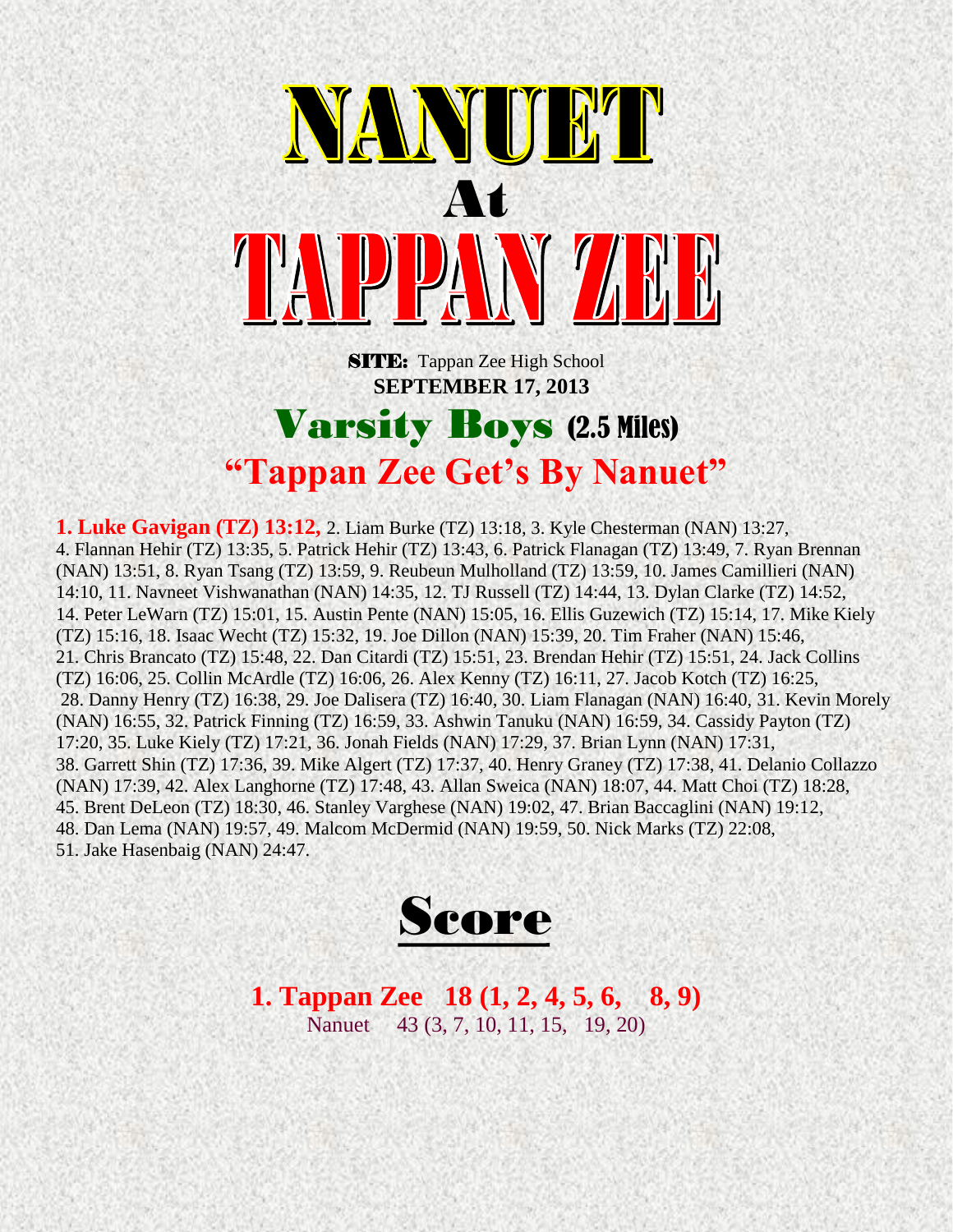

**SITE:** Anthony Wayne Park  **SEPTEMBER 17, 2013**

Varsity Boys (3 Miles)

#### **"North Rockland Advance by Clarkstown North"**

**(I want to thank the away Coach for the results)**

**1. Vincent Vasquez (NR) 17:08,** 2. Liam Purdy (NR) 17:08, 3. Asaad Jeffery (NR) 17:08, 4. Ricky Stephens (NR) 17:17, 5. TJ Morales (NR) 17:27, 6. Dylan Serino (NR) 17:46, 7. Alex Vignali (CN) 17:46, 8. Noel Vega (NR) 18:00, 9. Dan Diaz (CN) 18:05, 10. Zack Keil (CN) 18:10, 11. Marshad Hug (CN) 18:11, 12. Josh Kansky (CN) 18:12, 13. Liam Joyce (NR) 18:13, 14. Jared Peters (NR) 18:14, 15. James Feeney (NR) 18:33, 16. Jimmy Betts (CN) 18:37, 17. Patrick Tuohy (NR) 18:38, 18. Billy Morange (NR) 18:54, 19. Ryan Vignali (CN) 18:54, 20. Hanuka Kosugi (CN) 19:11, 21. Victor Guillermo (CN) 20:18, 22. Victor Carrano 20:19, 23. Albert Parambi (CN) 20:28, 24. Chris Pagano (NR) 20:31, 25. David Sherman (CN) 20:44, 26. Nick Hernandez (NR) 20:48, 27. Leo Price (CN) 20:53, 28. Dylan Mitloff (CN) 20:54, 29. Aiden Daly (CN) 21:00, 30. Brian Bader (NR) 21:14, 31. Keven Leibman (CN) 21:15, 32. Brandon Kansky (CN) 21:24, 33. Nevin Mathew (NR) 21:24, 34. Alex Povlin (CN) 21:34, 35. Thomas Cobb (NR) 21:41, 36. George Lappe (NR) 22:10, 37. Jared Davis (NR) 22:18, 38. Tyler Bochrio (CN) 22:47, 39. Patrick Cappola (CN) 23:03, 40. Scott Martin (CN) 23:07, 41. Will Pahiakas (CN) 23:26, 42. Matt Nebel (NR) 23:31, 43. Alec Kranyak (CN) 23:51, 44. Mason Witka (CN) 24:10, 45. Eric Syre (CN) 24:16, 46. Ethan Yabioka (CN) 24:17, 47. Andre Vasquez (NR) 25:09, 48. Kyle Fabregas (CN) 25:17, 49. Lenny Gutierrez (NR) 25:46, 50. George Tackie (NR) 26:36, 51. Jared Abrames (CN) 27:07, 52. Justin Cruz (NR) 27:22, 53. Ryan Frisina (CN) 30:03, 54. Raji Bhandal (CN) 30:27, 55. Eran Frisna (CN) 32:47.



#### **1. North Rockland 15 (1, 2, 3, 4, 5, 8, 9)**

Clarkstown North 49 (7, 9, 10, 11, 12)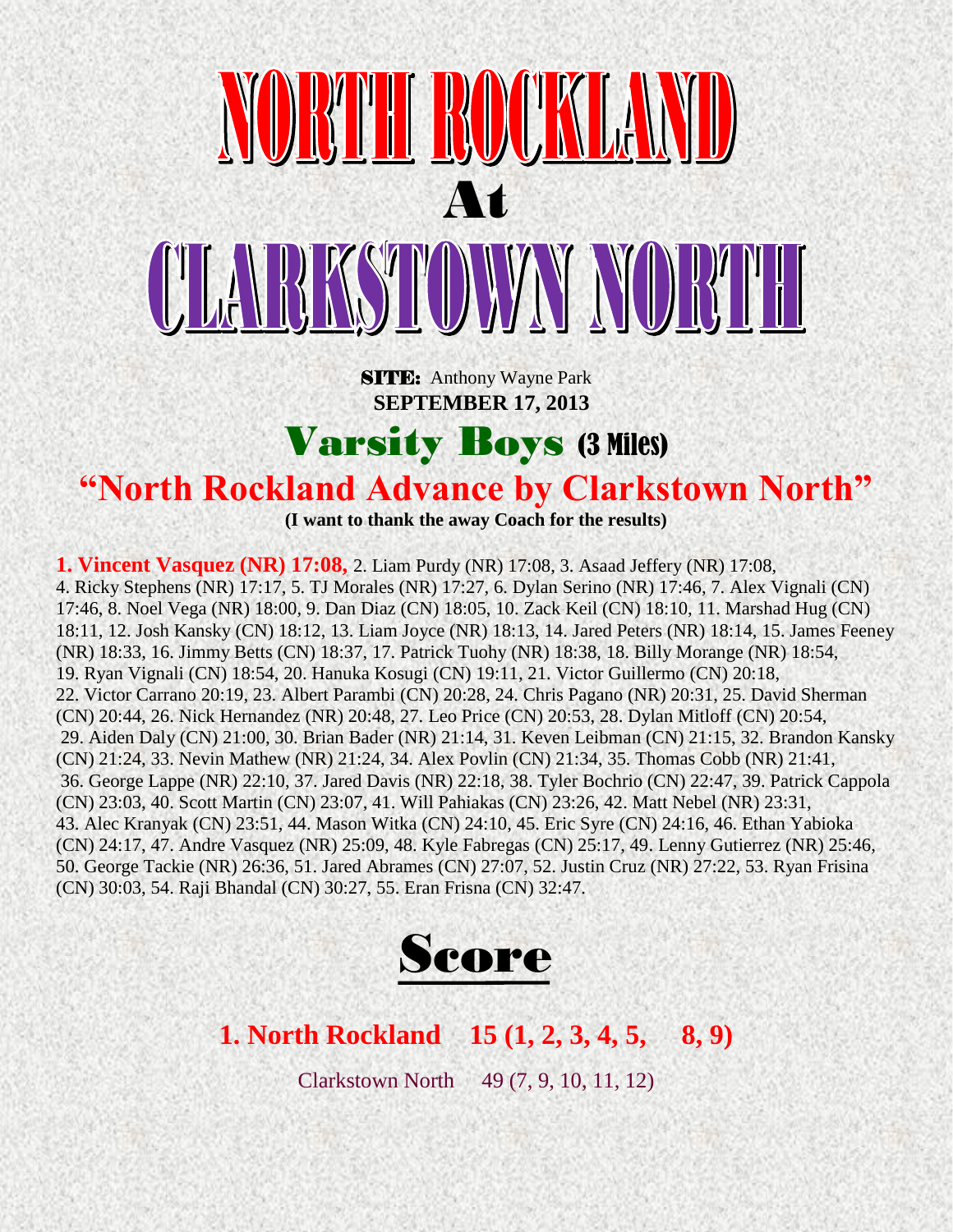

#### Varsity Boys (3 Miles)

**"Suffern (Boston) Breaks Course Record at Clarkstown South"** 

**1. Tim Boston (SUFF) 16:11,** 2. Jeremy Santom (SUFF) 16:12, 3. Cho (SUFF) 16:20, 4. Solomon (SUFF) 16:28, 5. Patrick Hennelly (SUFF) 16:32, 6. Adam Klein (CS) 16:38, 7. Chris Burrill (CS) 16:56, 8. Nick Morelli (CS) 16:59, 9. Ruiz (SUFF) 17:04, 10. Alan Araujo (CS) 17:04, 11. Kheininson (SUFF) 17:15, 12. Jared Chin (CS) 17:41, 13. Santory (SUFF) 17:43, 14. Dowd (SUFF) 17:45, 15. Tso (SUFF) 18:03, 16. Colin Byrnes (CS) 18:17, 17. Cramer (SUFF) 18:19, 18. Kornbium (SUFF) 18:33, 19. Austin Labbe (CS) 18:36, 20.Brandon Milich (CS) 18:56, 21. Thomas Cuddy (CS) 18:59, 22. Izzo (SUFF), 19:02, 23. Kevin Holland (CS) 19:09, 24. B. Boston (SUFF) 19:16, 25. Mike Danyluk (CS) 19:17, 26. Nick Linehan (CS) 19:31, 27. Arjun Sharma (CS) 19:45, 28. Terry Roy (CS) 19:55, 29. Jacques Rodenbach (CS) 30. Ross Chamak (CS) 20:19, 31. Lachenduer (SUFF) 32. Spence (SUFF) 20:34, 33. Ryan McKivergan (CS) 21:02, 34. Christian (SUFF) 21:11, 35. Gold (SUFF) 21:20, 36. Mike Ganbarg (CS) 21:55, 37. Gensier (SUFF) 21:58, 38. Lipton (SUFF) 22:18, 39. Jason Hirsch (CS) 22:38, 40. Bassett (SUFF) 23:01, 41. Kyan Sadeglhari (CS) 23:23, 42. Behzadi (SUFF) 23:27, 43. Rosenthai (SUFF) 23:35, 44. Joe Battaglia (CS) 24:50, 45. Joe Ruotolo (CS) 26:06, 46. Greg Bowman (CS) 27:57.



#### **1. Suffern 15 (1, 2, 3, 4, 5, 9, 11)**

Clarkstown South 43 (6, 7, 8, 10, 12)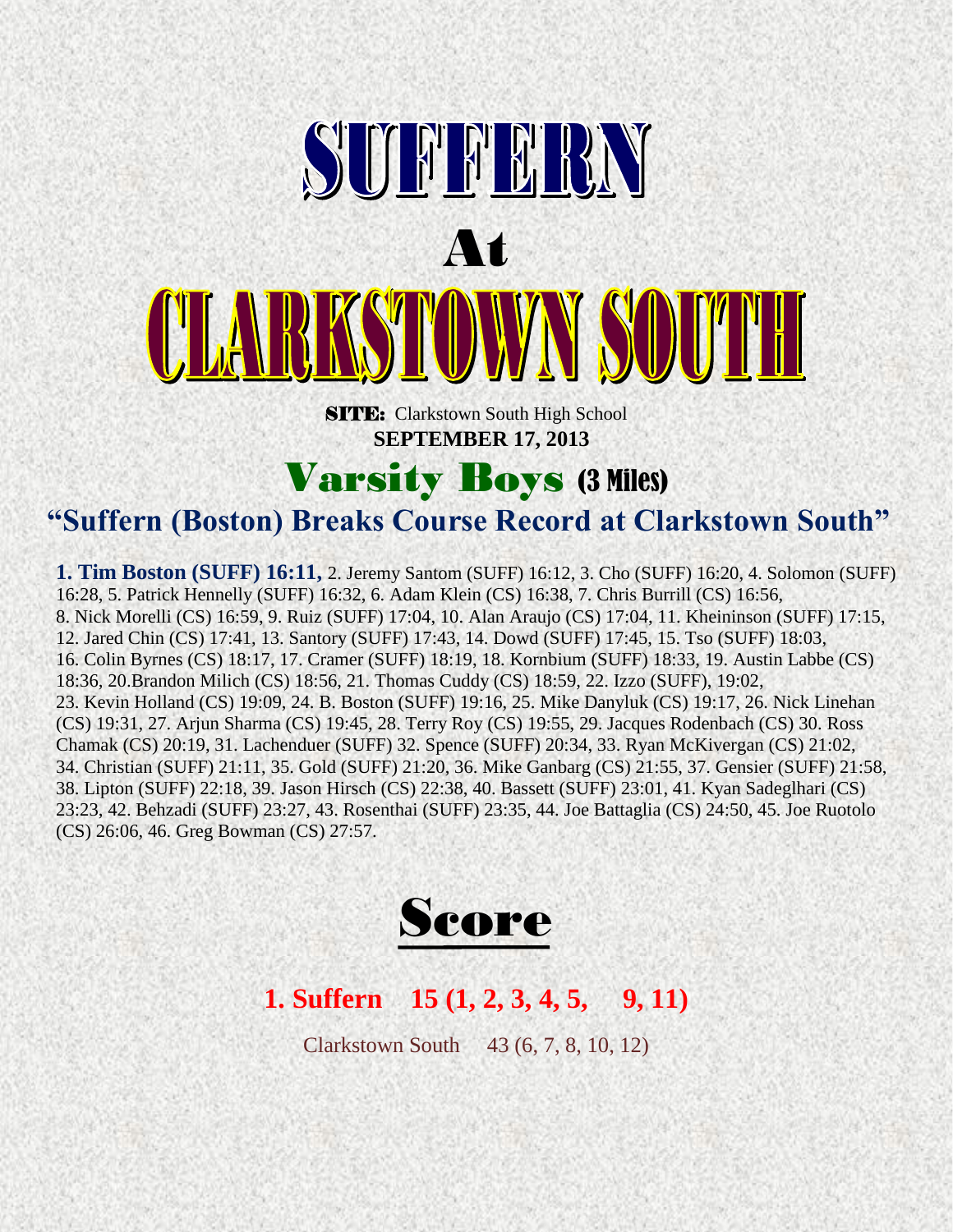# WEEK 4 NYACK SUFFERN At SITE: Tappan Zee High School  **SEPTEMBER 24, 2013**

Varsity Boys (2.5 Miles)

#### **"Suffern, Nyack, No problem for Tappan Zee"**

**1. Luke Gavigan (TZ) 13:12,** 2. Liam Burke (TZ) 13:20, 3. David Gates (NY) 13:26, 4. Tim Boston (SUFF) 13:44, 5. Flannan Hehir (TZ) 13:47, 6. Steve Cho (SUFF) 13:56, 7. Pat Flanagan (TZ) 13:57, 8. Jeremy Solomon (SUFF) 14:01, 9. Reubeun Mulholland (TZ) 14:04, 10. Ryan Tsang (TZ) 14:08, 11. Diego Santory (SUFF) 14:10, 12. Pat Hennelly (SUFF) 14:11, 13. Jamar Ortega (NY) 14:30, 14. TJ Russell (TZ) 14:41, 15. Dan Kheininson (SUFF) 14:47, 16. Luis Ruis (SUFF) 15:01, 17. Anas Ahmed (NY) 15:04, 18. Peter LeWarn (TZ) 15:11, 19. Justin Ortega (NY) 15:19, 20. James Dowd (SUFF) 15:22, 21. Ellis Guzewich (TZ) 15:25, 22. Mike Kiely (TZ) 15:31, 23. Luis Santory (SUFF) 15:36, 24. Dylan Clarke (TZ) 15:41, 25. Ryan Tso (SUFF) 15:43, 26. Isaac Wecht (TZ) 15:48, 27. Jacob Kotch (TZ) 15:49, Brendan Hehir (TZ) 15:50, Damien Civccio (NY) 15:52, 30. Dan Henry (TZ) 15:57, 31. Jack Collins (TZ) 16:01, 32. Avery Cramer (SUFF) 16:06, 33. Chris Brancato (TZ) 16:06, 34. Dan Citradi (TZ) 16:14, 35. Alex Kenny (TZ) 16:22, 36. Collin McArdle (TZ) 16:27, 37. Caleb Weinman (NY) 16:28, 38. Mike Izzo (SUFF) 16:31, 39. Danny Kornblum (SUFF) 16:33, 40. Sean Meyer (SUFF) 16:36, 41. Joe Dalisera (TZ) 17:06, 42. Luke Kiely (TZ) 17:09, 43. Brent DeLeon (TZ) 17:13, 44. Mike Algert (TZ) 17:16, 45. Patrick Finning (TZ) 17:27, 46. Cassidy Peyton (TZ) 17:28, 47. Garrett Shin (TZ) 17:32, 48. Sam Kim (NY) 17:34, 49. Charles Christian (SUFF) 17:34, 50. Brendan Gold (SUFF) 17:56, 51. Jake Spence (SUFF) 18:01, 52. Ari Laurchaud (SUFF) 18:08, 53. Matt Choi (TZ) 18:18, 54. Henry Graney (TZ) 18:18, 55. Alex Langhorne (TZ) 18:24, 56. Lou Ragonesi (TZ) 18:27, 57. Gilad Gengler (SUFF) 18:38, 58. Jake Lipton (SUFF) 18:42, 59. Jerry Dangler (NY) 18:56, 60. Max Nevola (NY) 19:21, 61. Tyler Baggett (SUFF) 19:26, 62. Mike McKenzie (NY) 19:39, 63. Nick Marks (TZ) 19:57, 64. Josh Roenblum (SUFF) 20:31, 65. Chris Moose (SUFF) 20:41, 66. Cyrus Behazi (SUFF) 21:04, 67. Pat Angarola (NY) 21:22, 68. John Hartnett (TZ) 22:04, 69. Bobby Wanamaker (TZ) 29:21.

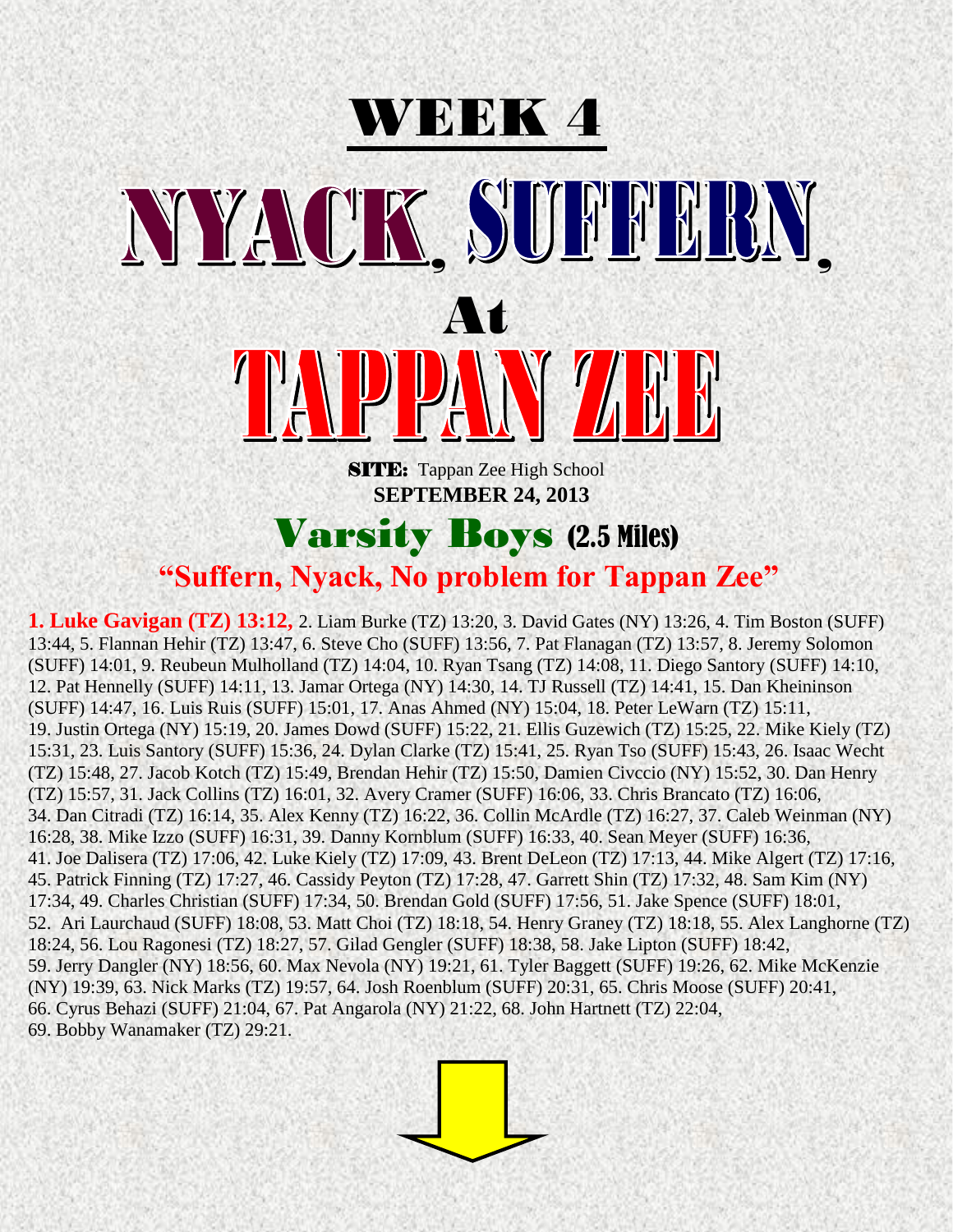Score

**1. Tappan Zee** 21 (1, 2, 4, 6, 8, 9, 12) Suffern 34 (3, 5, 7, 10, 11)

**1. Tappan Zee 18 (1, 2, 4, 5, 6, 7, 9)**

Nyack 35 (3, 8, 10, 11, 12)

**1. Suffern 20 (2, 3, 4, 5, 6, 11, 12)**

Nyack 35 (1, 7, 8, 9, 10)





**(No results. I will add times and places when I receive them)**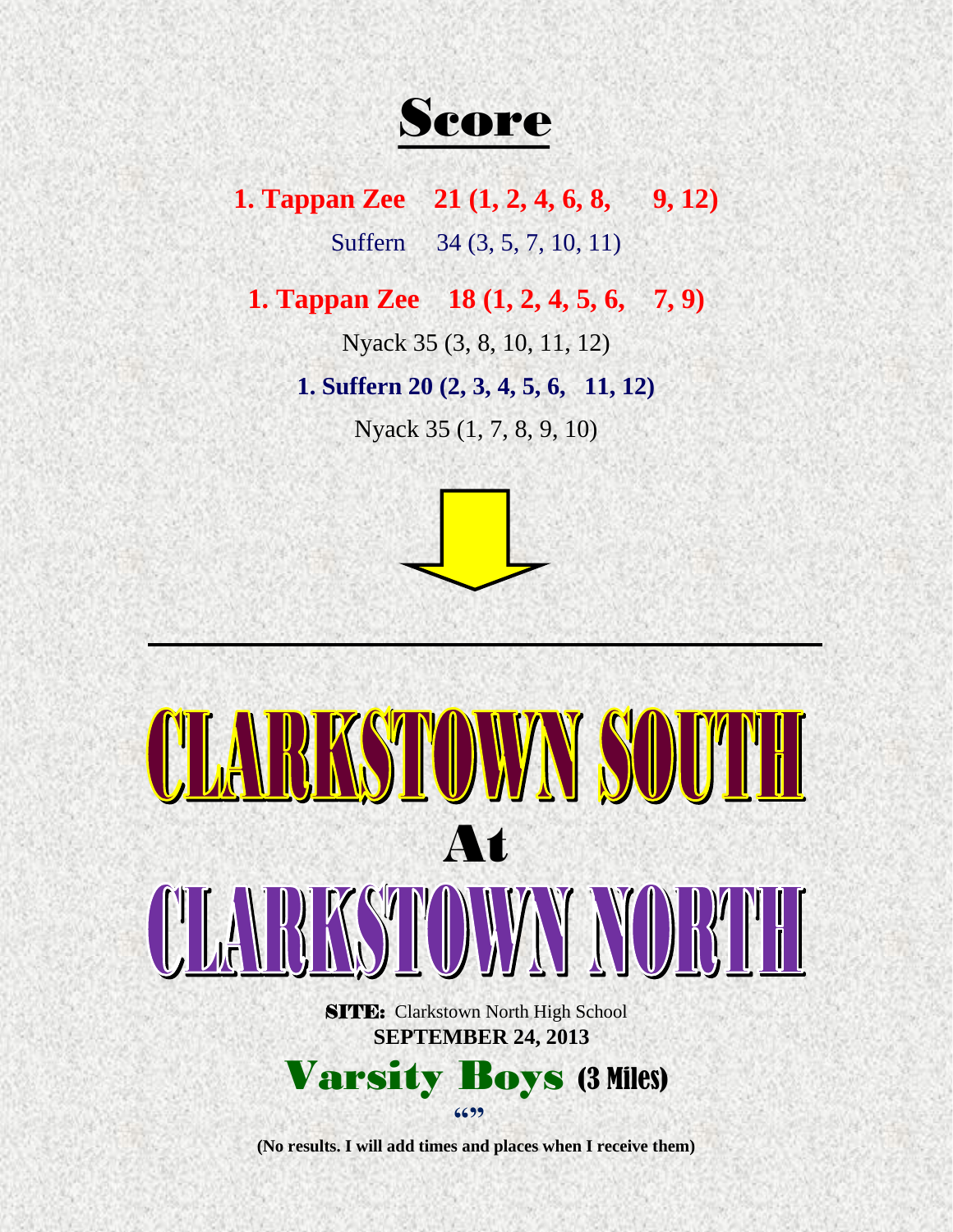

**(No results. I will add times and places when I receive them)**



Suffern and North Rockland ran in the first week. (Boys only)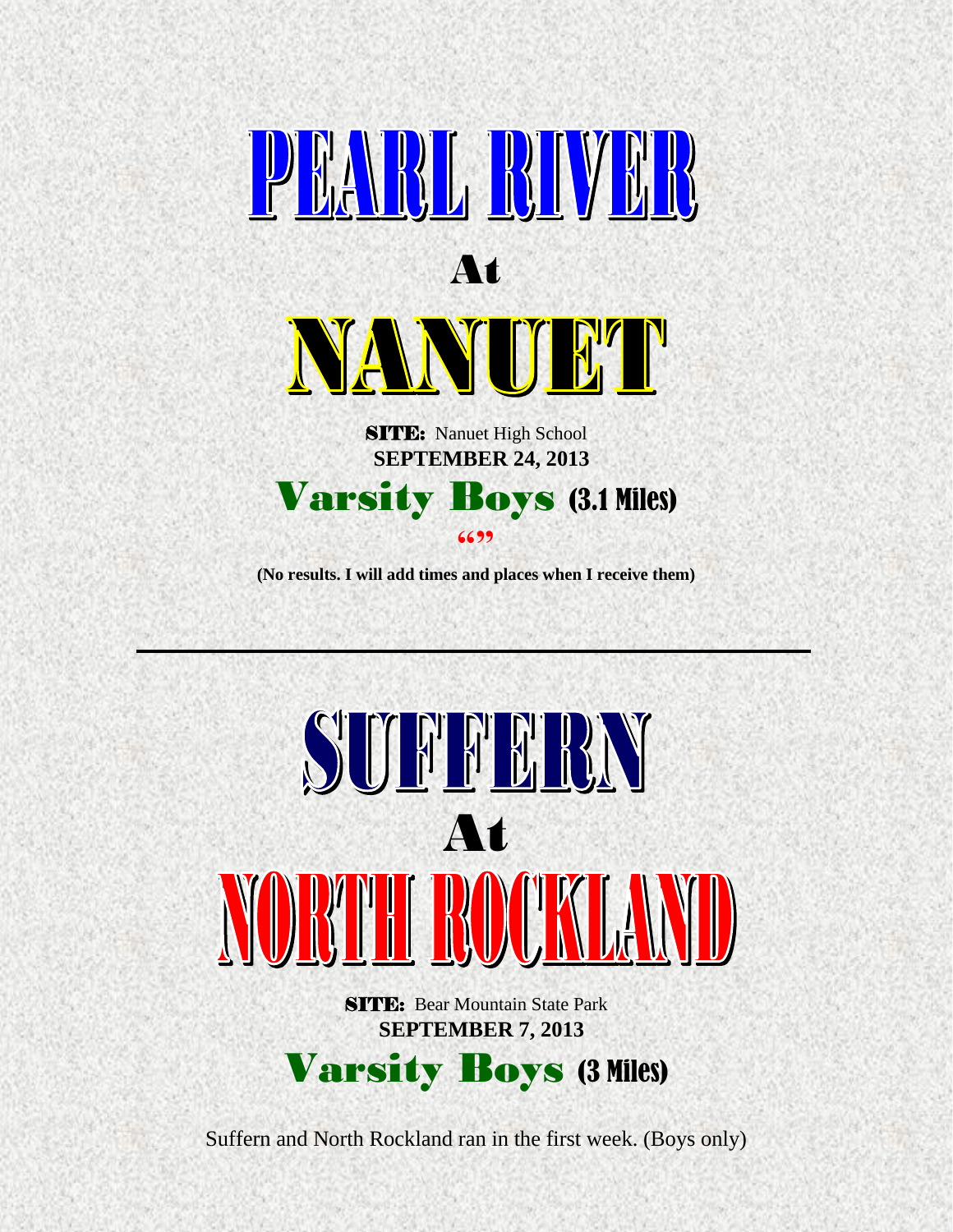

## **1. Brian Cook (PR) 16:44,** 2. Mike Mahoney (PR) 16:51, 3. David Gates (NY) 17:00, 4. Brandon Ilie (PR)

17:21, 5. Ahmed Ahmed (NY) 17:25, 6. Kyle Smyth (PR) 17:39, 7. Dom Fortino (PR) 17:40, 8. Adam Klein (CS) 17:47, 9. Jamar Ortega (NY) 17:49, 10. Sean Mahoney (PR) 17:50, 11. Devin Boyko (PR) 17:56, 12. Anas Ahmed (NY) 18:07, 13. Timmy Boyko (PR) 18:20, 14. Alan Araujo (CS) 18:34, 15. Kyle O'Neill (PR) 18:48, 16. Nick Morelli (CS) 18:56, 17. Damien Cluccio (NY) 18:59, 18. Mike Shine (PR) 19:00, 19. Tim Carstensen (PR) 19:12, 20. Matt Muenzer (CS) 19:18, 21. Stephen Lappas (PR) 19:19, 22. Jared Chin (CS) 19:19, 23. Justin Ortega (NY) 19:25, 24. Christian Carstensen (PR) 19:26, 25. Kevin Holland (CS) 19:50, 26. Kyle Kondracki (PR) 20:00, 27. Kevin Conway (PR) 20:07, 28. Jack Iannucci (PR) 20:08, 29. Gary Heally (PR) 20:13, 30. Evan Santana (CS) 20:24, 31. Declan Kelly (PR) 20:37, 32. Colin Byrnes (CS) 20:38, 33. Austin Labbe (CS) 20:38, 34. Caleb Weinman (NY) 20:48, 35. Paul Owens (PR) 20:49, 36. Eddie Okeke (CS) 20:54, 37. Nick Linehan (CS) 20:55, 38. Najee Taylor (CS) 20:57, 39. Luke Accetta (PR) 21:01, 40. Brandon Milich (CS) 21:06, 41. Arjun Sharma (CS) 21:18, 42. Mike Danyluk (CS) 21:22, 43. Terry Roy (CS) 21:23, 44. Jacques Rodenbach (CS) 21:23, 45. Shane Riggs (PR) 21:24, 46. Sam Kim (NY) 21:33, 47. Ryan McKivergan (CS) 21:43, 48. Kyle Rooney (PR) 21:51, 49. Nick Gucciardo (PR) 22:20, 50. Ryan Murray (PR) 22:22, 51. Ross Charmak (CS) 22:38, 52. Max Nevola (NY) 22:48, 53. Jerry Dangler (NY) 23:12, 54. Wooyoung Choi (CS) 23:32, 55. Joe Battaglia (CS) 25:04, 56. Jason Hirsch (CS) 25:17, 57. Mike McKenzie (NY) 25:36, 58. Joe Ruotolo (CS) 27:05, 59. Patrick Angarola (NY) 27:48, 60. Greg Bowman (CS) 28:53.